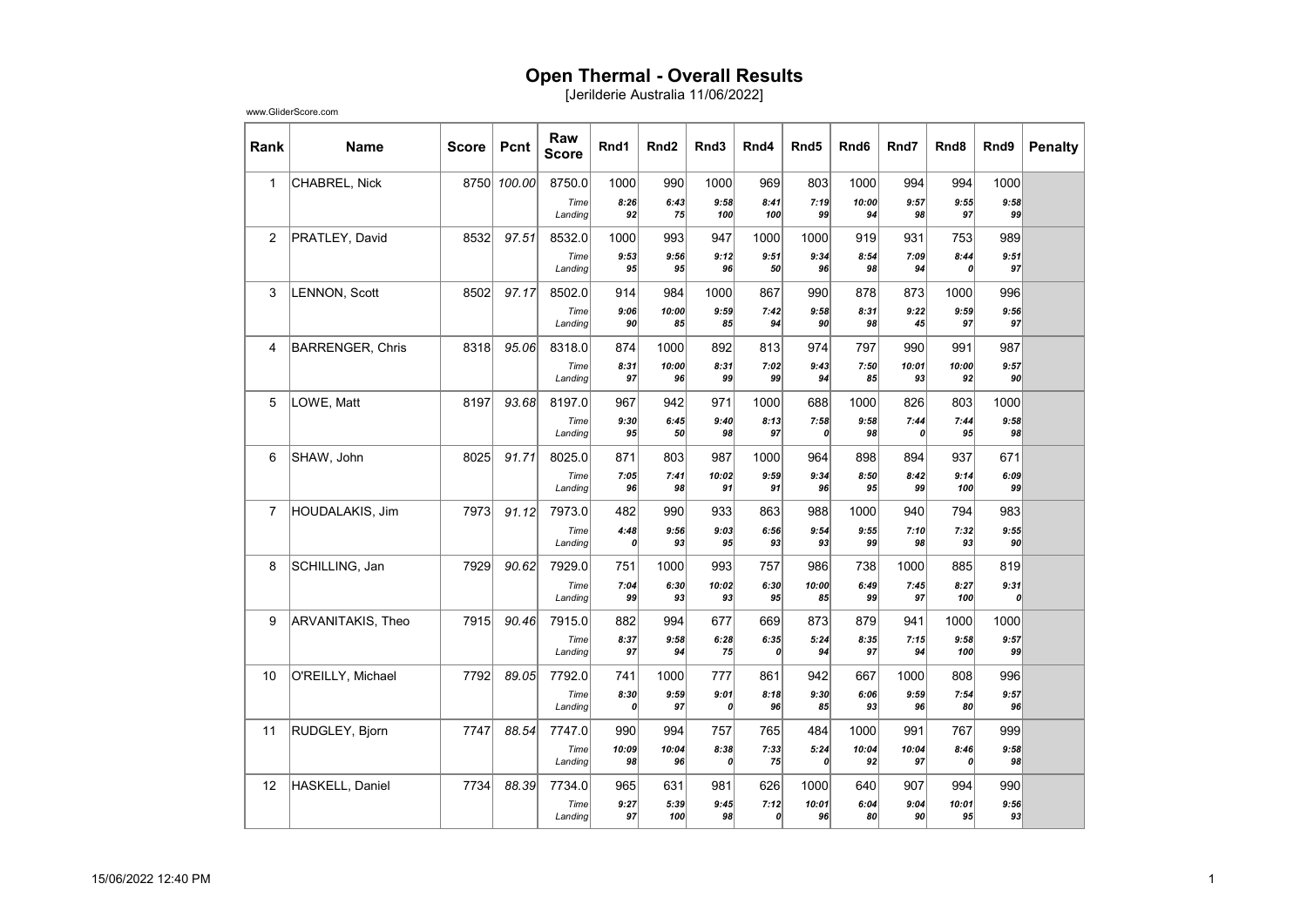## Open Thermal - Overall Results

[Jerilderie Australia 11/06/2022]

| Rank | <b>Name</b>             | <b>Score</b> | Pcnt  | Raw<br><b>Score</b> | Rnd1        | Rnd <sub>2</sub>         | Rnd3         | Rnd4                     | Rnd <sub>5</sub>         | Rnd <sub>6</sub>         | Rnd7        | Rnd <sub>8</sub> | Rnd9        | <b>Penalty</b> |
|------|-------------------------|--------------|-------|---------------------|-------------|--------------------------|--------------|--------------------------|--------------------------|--------------------------|-------------|------------------|-------------|----------------|
| 13   | <b>BOTHERWAY, Kevin</b> | 7716         | 88.18 | 7716.0              | 1000        | 909                      | 1000         | 810                      | 921                      | 650                      | 1000        | 713              | 713         |                |
|      |                         |              |       | Time<br>Landing     | 10:00<br>96 | 5:39<br>100              | 9:59<br>97   | 6:22<br>96               | 5:43<br>98               | 5:53<br>98               | 9:59<br>100 | 6:37<br>92       | 6:39<br>97  |                |
|      |                         |              |       |                     |             |                          |              |                          |                          |                          |             |                  |             |                |
| 14   | GRIFFIN, David          | 7452         | 85.17 | 7452.0<br>Time      | 771<br>6:11 | 753<br>8:44              | 859<br>10:02 | 535<br>4:13              | 1000<br>6:29             | 882<br>8:44              | 655<br>6:08 | 1000<br>9:56     | 997<br>9:56 |                |
|      |                         |              |       | Landing             | 90          | 0                        | 0            | 90                       | 90                       | 90                       | 0           | 90               | 98          |                |
| 15   | ADAMS, Chris            | 7252         | 82.88 | 7252.0              | 1000        | 930                      | 734          | 812                      | 699                      | 981                      | 991         | 724              | 381         |                |
|      |                         |              |       | Time<br>Landing     | 9:54<br>94  | 9:22<br>85               | 8:32<br>0    | 8:15<br>65               | 4:05<br>90               | 9:53<br>90               | 10:00<br>93 | 6:49<br>95       | 2:47<br>98  |                |
| 16   | STONE, Mark             | 7019         | 80.22 | 7019.0              | 448         | 826                      | 970          | 395                      | 1000                     | 888                      | 692         | 810              | 990         |                |
|      |                         |              |       | Time<br>Landing     | 4:28<br>0   | 8:40<br>55               | 10:00<br>75  | 3:53<br>$\boldsymbol{o}$ | 9:56<br>99               | 8:34<br>97               | 6:39<br>85  | 7:48<br>96       | 9:55<br>94  |                |
| 17   | <b>BLOW, Darrel</b>     | 6873         | 78.55 | 6873.0              | 621         | 961                      | 981          | 658                      | 727                      | 536                      | 783         | 813              | 793         |                |
|      |                         |              |       | Time<br>Landing     | 7:12<br>0   | 10:01<br>70              | 10:00<br>85  | 4:58<br>90               | 5:48<br>0                | 4:39<br>90               | 9:04<br>0   | 7:46<br>100      | 7:53<br>80  |                |
| 18   | MOORFIELD, Paul         | 6795         | 77.66 | 6795.0              | 706         | 878                      | 963          | 522                      | 885                      | 690                      | 506         | 997              | 648         |                |
|      |                         |              |       | Time<br>Landing     | 6:32<br>94  | 5:26<br>98               | 9:29<br>90   | 4:55<br>65               | 5:34<br>90               | 6:28<br>92               | 4:19<br>93  | 9:56<br>100      | 5:58<br>94  |                |
| 19   | WHITFIELD, Garry        | 6569         | 75.07 | 6569.0              | 985         | 1000                     | 926          | 320                      | 448                      | 378                      | 788         | 741              | 983         |                |
|      |                         |              |       | Time<br>Landing     | 10:02<br>80 | 10:00<br>96              | 9:10<br>96   | 2:45<br>40               | 3:35<br>85               | 3:08<br>75               | 7:34<br>94  | 7:08<br>80       | 10:01<br>85 |                |
| 20   | CARTER, Gerry           | 6551         | 74.87 | 6551.0              | 895         | 975                      | 781          | 685                      | 425                      | 664                      | 845         | 768              | 513         |                |
|      |                         |              |       | Time                | 9:26        | 6:41                     | 8:54         | 5:12                     | 4:15                     | 7:37                     | 9:47        | 7:46             | 4:37        |                |
|      |                         |              |       | Landing             | 50          | 70                       | 0            | 92                       | 30                       | $\boldsymbol{0}$         | 0           | 70               | 80          |                |
| 21   | SIZER, Bernie           | 6126         | 70.01 | 6126.0              | 961         | 999                      | 986          |                          | 534 <i>Pnty1000</i><br>0 | 672                      | 994         | 987              | 993         | 1000           |
|      |                         |              |       | Time<br>Landing     | 9:30<br>91  | 10:00<br>95              | 9:58<br>90   | 4:09<br>93               | 0:00<br>$\theta$         | 6:07<br>95               | 9:56<br>99  | 10:02<br>91      | 10:00<br>91 |                |
| 22   | PASSALAQUA, Terry       | 5754         | 65.76 | 5754.0              | 628         | 546                      | 892          | 747                      | 548                      | 529                      | 566         | 754              | 544         |                |
|      |                         |              |       | Time<br>Landing     | 5:52<br>80  | 6:20<br>$\mathbf{a}$     | 9:01<br>80   | 5:51<br>90               | 4:29<br>98               | 4:42<br>85               | 3:39<br>99  | 7:10<br>95       | 4:42<br>97  |                |
| 23   | MERRYWEATHER, Brad      | 5726         | 65.44 | 5726.0              | 416         | 526                      | 773          | 464                      | 664                      | 624                      | 648         | 1000             | 611         |                |
|      |                         |              |       | Time<br>Landing     | 4:09<br>0   | 4:14<br>$\boldsymbol{0}$ | 8:49<br>0    | 5:20<br>$\boldsymbol{o}$ | 3:48<br>90               | 7:13<br>$\boldsymbol{0}$ | 4:59<br>65  | 10:00<br>98      | 5:36<br>90  |                |
| 24   | MORRIS, Simon           | 5212         | 59.57 | 5212.0              | 771         | 976                      | 999          | 722                      | $\mathbf 0$              | $\overline{0}$           | 0           | 774              | 970         |                |
|      |                         |              |       | Time<br>Landing     | 6:56<br>45  | 9:59<br>80               | 9:56<br>99   | 5:32<br>94               | 0:00<br>0                | 0:00<br>$\boldsymbol{0}$ | 0:00<br>0   | 7:36<br>75       | 9:40<br>96  |                |